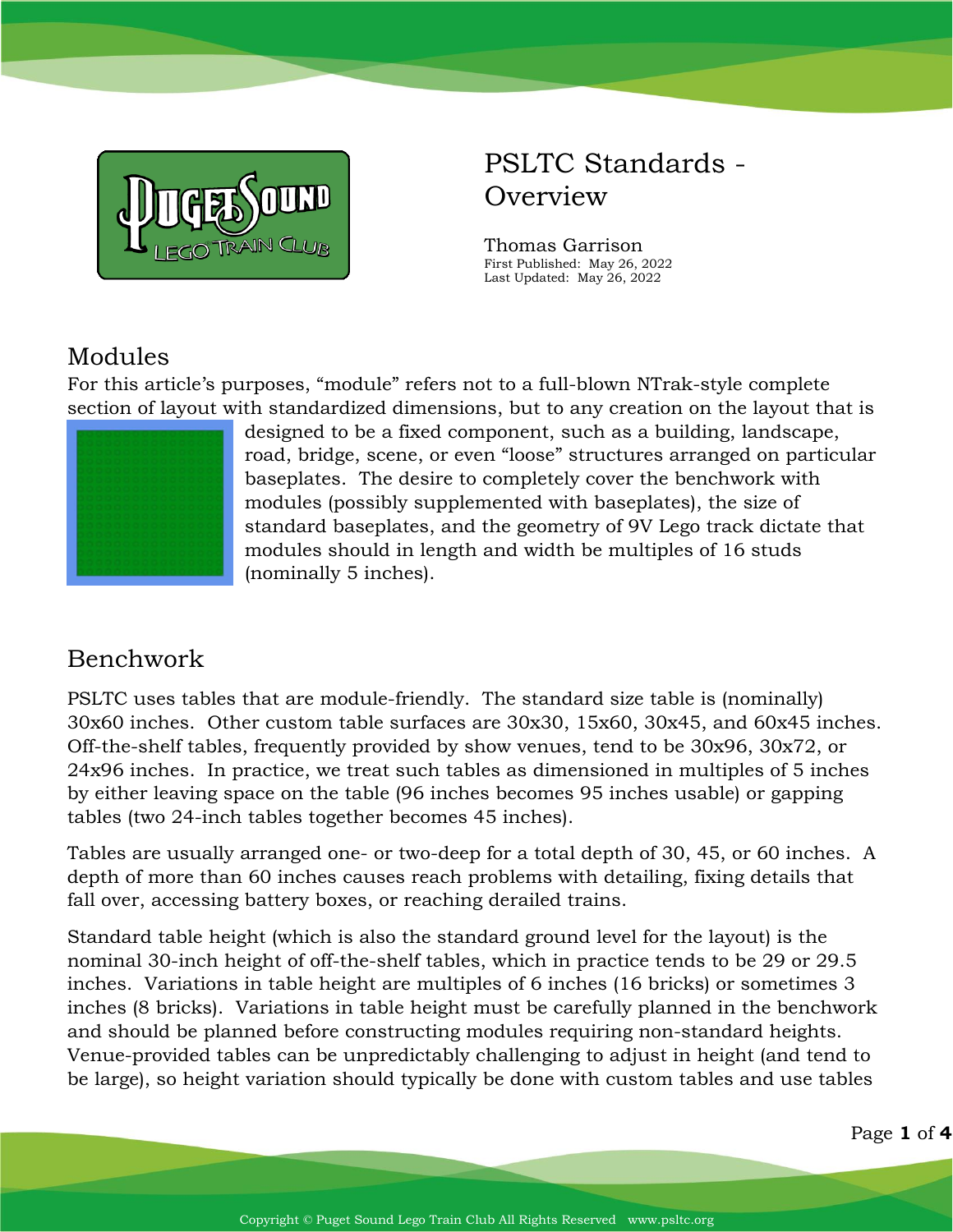owned by the module creator for module sizes other than 30x60 inches; in any case, the module should complete cover the table of different height.

#### Track

PSLTC mainline track is 9V Lego track. As explained on the Brickpile Track Layout Geometry page [\(https://www.brickpile.com/articles/track-layout-geometry/\)](https://www.brickpile.com/articles/track-layout-geometry/) this means that mainline track should, at the edges of modules, be placed at the positions defined by (centered) 8 studs from the front and every 16 studs thereafter.



These are often referred to as track positions 1 through 6. PSLTC ballasted track, in particular, is permanently attached to (usually green) baseplates in these positions. In a



module, track that may be mainline track should be 9V in an appropriate position at the edges. Track that will not be mainline track but will interface with it (such as a siding or a connection to a local loop) can be post-2005 plastic track in an appropriate position at the edges. Mainline track should avoid geometries that may lead to derailment when trains are moving at high speeds, such as S-curves or running through the diverging side of a switch.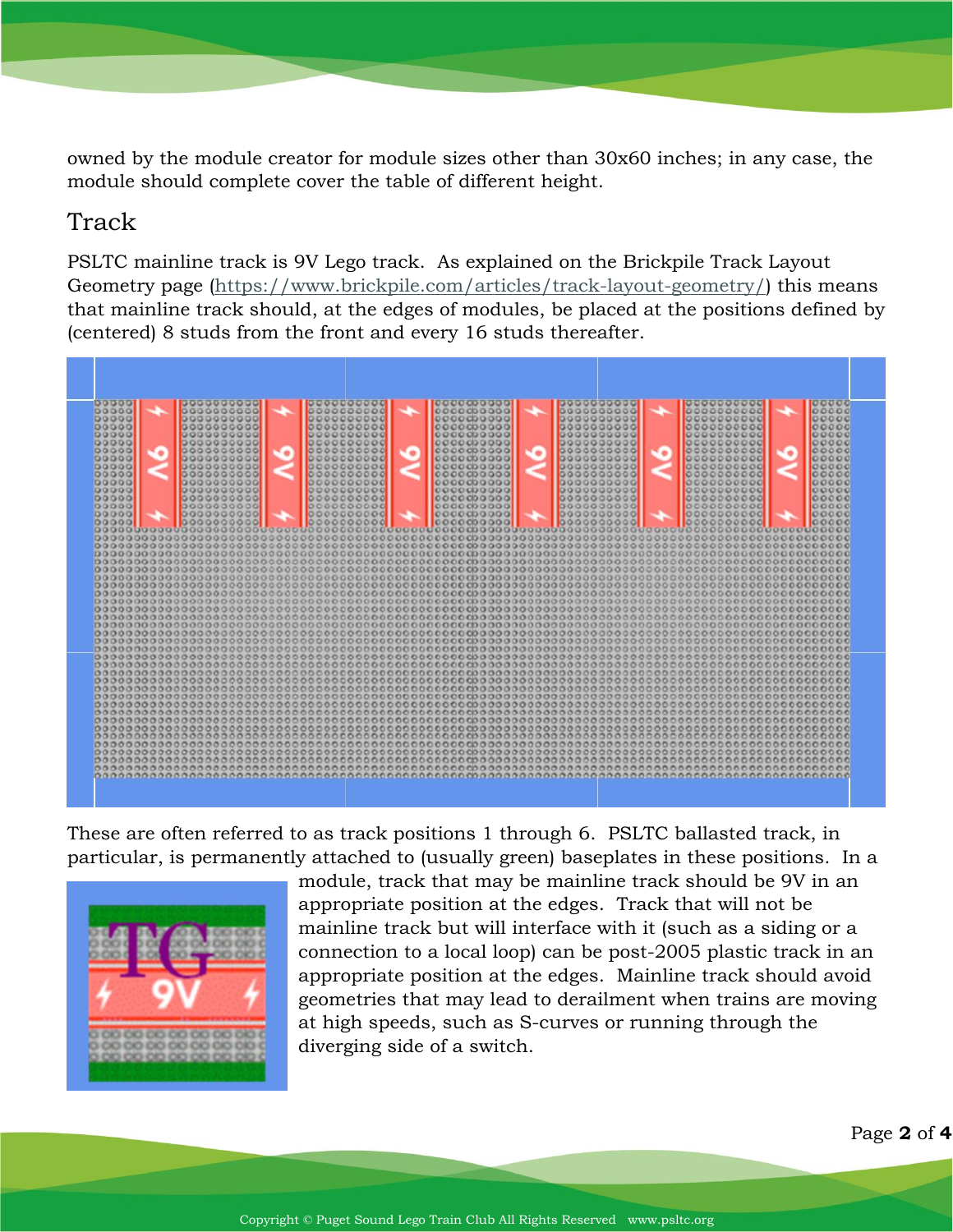

On a typical 60-inch deep PSLTC layout, mainlines run doubled in front (track positions 1 & 2) or in front and back (track positions 1 & 6). A module that includes mainline track should anticipate one of these cases. A module that does not include mainline track can safely be up to 40 inches deep (keeping in mind that the track running in front of in front and back of the module will likely be on green baseplates).



### Trains

To run on a PSLTC layout, trains should have L-gauge wheelsets, be no more than 8.5 studs wide, and be no more than 13 bricks tall. Trains should expect track pieces to be built up with a plate on the ties (possibly a plate plus a tile) and should be able to navigate crossings, R40 curves, and R40 switches. Larger radius curves may sometimes appear on PSLTC layouts but are not the norm. Power Functions-controlled trains should have the receiver accessible so that channels can be changed.